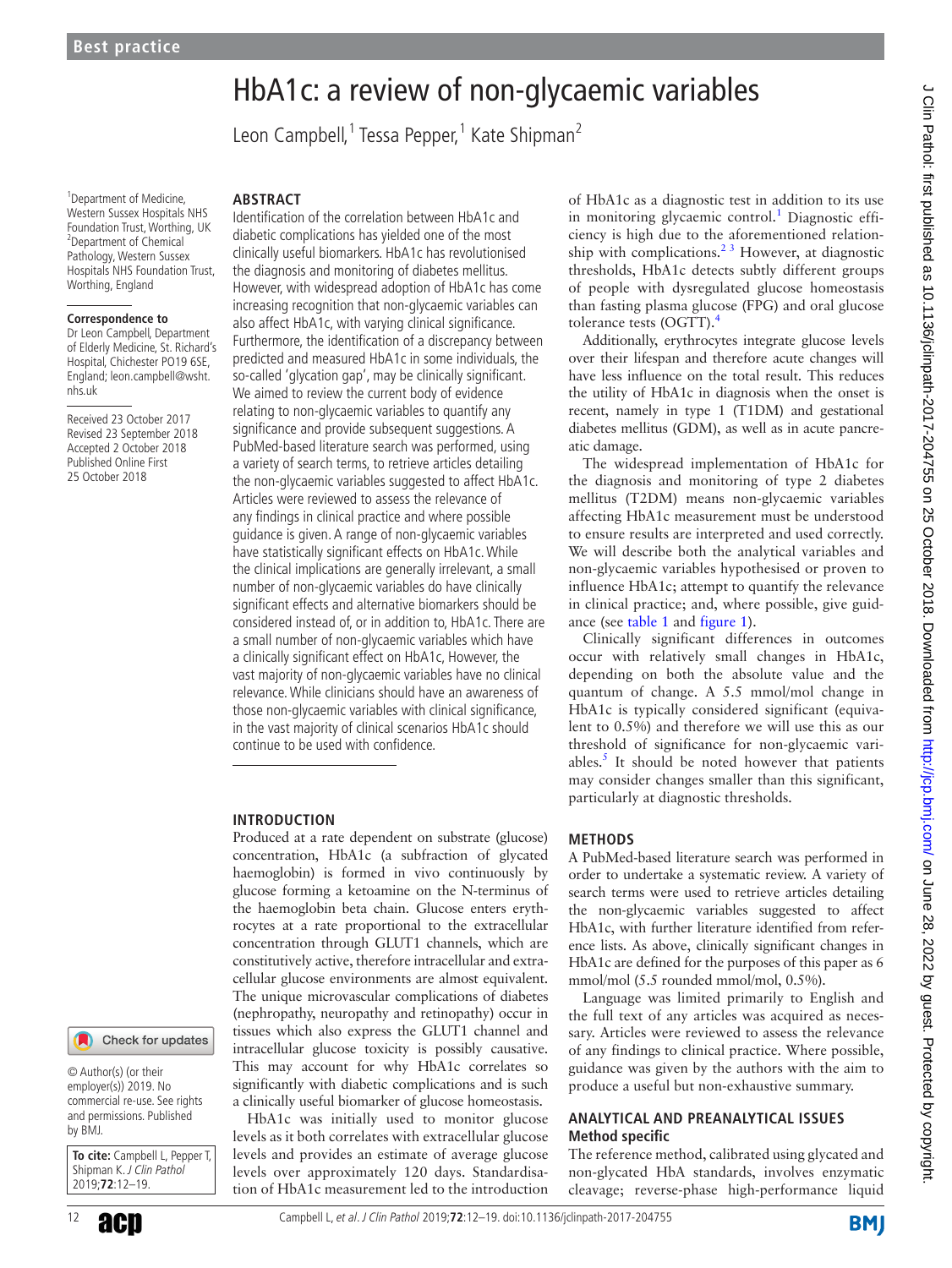<span id="page-1-0"></span>

| Summary of HbA1c non-glycaemic variables and significance of their effects<br>Table 1 |                                                    |                                                                                                                                                              |                                                                                                                                  |
|---------------------------------------------------------------------------------------|----------------------------------------------------|--------------------------------------------------------------------------------------------------------------------------------------------------------------|----------------------------------------------------------------------------------------------------------------------------------|
| <b>Variable</b>                                                                       | Subcategory                                        | <b>Effect</b>                                                                                                                                                | <b>Comments</b>                                                                                                                  |
| Haemoglobinopathies                                                                   | N/A                                                | Variable, possibly clinically significant                                                                                                                    | Consult NGSP website at http://www.ngsp.org/interf.asp                                                                           |
| Circulatory source                                                                    | N/A                                                | No significant effect                                                                                                                                        | All circulatory sources of blood acceptable                                                                                      |
| Anticoagulant                                                                         | N/A                                                | No significant effect                                                                                                                                        | Consult manufacturer instructions and validate anticoagulant<br>type locally                                                     |
| Storage                                                                               | Routine analysis                                   | N/A                                                                                                                                                          | Store sample at 4°C                                                                                                              |
|                                                                                       | Long-term storage N/A                              |                                                                                                                                                              | Store sample at -80°C                                                                                                            |
| Sample haemolysis                                                                     | N/A                                                | No effect-analytical methodologies are haemolysis independent N/A                                                                                            |                                                                                                                                  |
| <b>POCT</b>                                                                           | N/A                                                | Variable dependent on specific POCT system                                                                                                                   | If POCT used quality assurance and clinical accreditation must be<br>performed to ensure laboratory equivalence                  |
| Time of day                                                                           | N/A                                                | No significant effect                                                                                                                                        | Sampling time does not need to be considered                                                                                     |
| Season                                                                                | N/A                                                | Non-clinically significant increase in HbA1c during winter                                                                                                   | Season does not need to be considered                                                                                            |
| Age                                                                                   | <b>Neonates</b>                                    | Insufficient data                                                                                                                                            | Do not use HbA1c                                                                                                                 |
|                                                                                       | Paediatric                                         | Variable, possibly clinically significant effects                                                                                                            | Do not use HbA1c for diagnosis                                                                                                   |
|                                                                                       | Adult                                              | HbA1c increases with age                                                                                                                                     | Consider additional/alternative biomarker in those aged>75                                                                       |
| Ethnicity                                                                             | N/A                                                | Variable.                                                                                                                                                    | Consult dedicated research literature                                                                                            |
| Gender                                                                                | N/A                                                | Variable, but not clinically significant.                                                                                                                    | Gender does not need to be considered                                                                                            |
| Asplenism                                                                             | N/A                                                | May cause both a glycaemic and non-glycaemic mediated<br>increases in HbA1c                                                                                  | Insufficient data to provide recommendation                                                                                      |
| Iron deficiency                                                                       | N/A                                                | Statistically but not clinically significant increase in HbA1c                                                                                               | Use HbA1c but caution in supplementation (see below)                                                                             |
| Iron                                                                                  | Oral                                               | Reports of clinically significant reduction in HbA1c                                                                                                         | Consider use of additional biomarker until red cell indices stable                                                               |
|                                                                                       | Intravenous                                        | Statistically but not clinical significant reduction in HbA1c                                                                                                | Consider use of additional biomarker until red cell indices stable                                                               |
| Vitamin B12                                                                           | Deficiency                                         | Statistically but not clinically significant increase in HbA1c                                                                                               | Limited data-interpret with caution                                                                                              |
|                                                                                       | Supplementation                                    | Statistically significant reduction in HbA1c                                                                                                                 | Consider use of additional biomarker until red cell indices stable,<br>for example, glucose or OGTT                              |
| Folic acid                                                                            | Deficiency                                         | Statistically but not clinically significant increase in HbA1c                                                                                               | HbA1c use acceptable                                                                                                             |
|                                                                                       | Supplementation                                    | Clinically significant reduction in HbA1c                                                                                                                    | Use additional biomarker until red cell indices stable, for example,<br>glucose or OGTT                                          |
| Dapsone                                                                               | N/A                                                | Variable, but potentially clinically significant                                                                                                             | Do not use HbA1c                                                                                                                 |
| HIV                                                                                   | N/A                                                | Variable                                                                                                                                                     | Insufficient data to provide recommendation                                                                                      |
| Antiretrovirals                                                                       | N/A                                                | Variable                                                                                                                                                     | Insufficient data to provide recommendation                                                                                      |
| Hydroxyurea                                                                           | N/A                                                | Potentially clinically significant effect                                                                                                                    | Consider use of additional biomarker, for example, glucose or<br><b>OGTT</b>                                                     |
| Acute changes in blood N/A<br>glucose                                                 |                                                    | HbA1c not-reflective of acute glucose changes, but is reflective of<br>previous mean glucose                                                                 | Do not use HbA1c for diagnosis (however risk is false negatives,<br>therefore if already raised indicates pre-existing diabetes) |
| <b>Gestational diabetes</b><br>mellitus                                               | N/A                                                | HbA1c may indicate pre-existing diabetes<br>Studies suggest potential role in selecting those who may and<br>may not need further testing, for example, OGTT | Insufficient data to suggest use in routine screening for new<br>onset GDM                                                       |
| Hypothyroidism                                                                        | Subclinical<br>Overt                               | Statistically significant increase in HbA1c-normalises after<br>treatment                                                                                    | Do not use HbA1c as sole biomarker in hypothyroidism or<br>unstable thyroid states, use glucose or OGTT                          |
| Hyperthyroidism                                                                       | N/A                                                | No significant effect                                                                                                                                        | HbA1c use acceptable                                                                                                             |
| Liver disease                                                                         | N/A                                                | Variable, clinically significant effects                                                                                                                     | Use frequent blood glucose monitoring in advanced liver disease                                                                  |
| Chronic kidney disease                                                                | Stages 1-3                                         | No clinically significant effect                                                                                                                             | N/A                                                                                                                              |
|                                                                                       | Stages 4-5                                         | Variable, clinically significant effects.                                                                                                                    | Do not use HbA1c for diagnosis, cautious use for monitoring                                                                      |
|                                                                                       | Erythropoietin                                     | Clinically significant reduction                                                                                                                             | Do not use HbA1c                                                                                                                 |
| Acute inflammation                                                                    | N/A                                                | No clinically significant effect                                                                                                                             | Ensure follow-up testing if elevated HbA1c detected                                                                              |
| Vitamin E                                                                             | Supplementation<br>in hypovitaminosis<br>E in T2DM | Clinically significant reduction in HbA1 in subgroup analysis                                                                                                | Insufficient evidence at present, further research required                                                                      |

N/A, not available; OGTT, oral glucose tolerance test; POCT, point-of-care testing; T2DM, type 2 diabetes mellitus.

chromatography (HPLC) to separate the N-terminal hexapeptides; and their subsequent quantification by electro-spray ionisation-mass spectrometry or capillary electrophoresis. Routine clinical methods separate HbA1c from other haemoglobins based on charge or structure, meaning haemoglobin variants can interfere, for example, co-elution in cation exchange methods. Assay and haemoglobin-specific information is readily available and should be consulted by those performing analyses. $67$ Additionally, methods without separation and graphical output

(eg, chromatograms), such as immunoassay systems, may mean variants (eg, HbS) can be missed.<sup>[8](#page-6-5)</sup> While modem immunoassays provide accurate results for most heterozygous variants, HbA1c should not be used in homozygous variants where erythrocyte lifespan is significantly abnormal. Other assay interferents such as carbamylation have largely been eradicated in modern assay systems. The analytical variation of most methods is less than the biological variation, therefore having limited overall effect on the total coefficient of variation.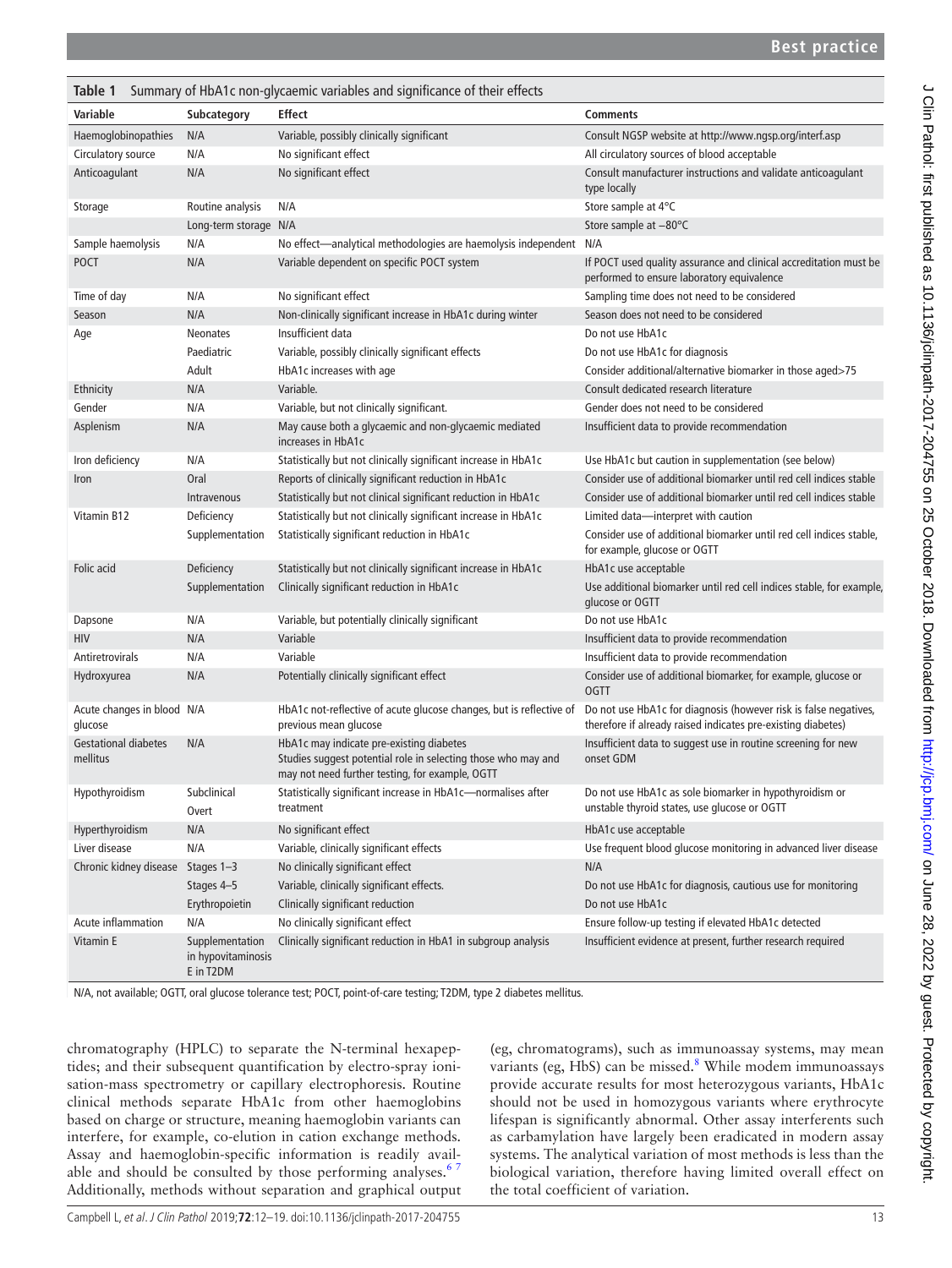

J Clin Pathol: first published as 10.1136/jclinpath-2017-204755 on 25 October 2018. Downloaded from http://jcp.bmj.com/ on June 28, 2022 by guest. Protected by copyright. J Clin Pathol: first published as 10.1136/jclinpath-2017-204755 on 25 October 2018. Downloaded from <http://jcp.bmj.com/> on June 28, 2022 by guest. Protected by copyright.

<span id="page-2-0"></span>**Figure 1** Flowchart for the selection of diagnostic strategy for T2DM

## **Sample type**

Although theoretically there should be no difference between capillary and venous samples, one small study for one point-of-care method has shown a non-clinically significant

difference.<sup>[9](#page-6-6)</sup> No studies relating to arterial blood samples have been conducted to the authors' knowledge. Regardless of the source, whole blood is required, with EDTA and lithium heparin being common sample types. Other sample types can be used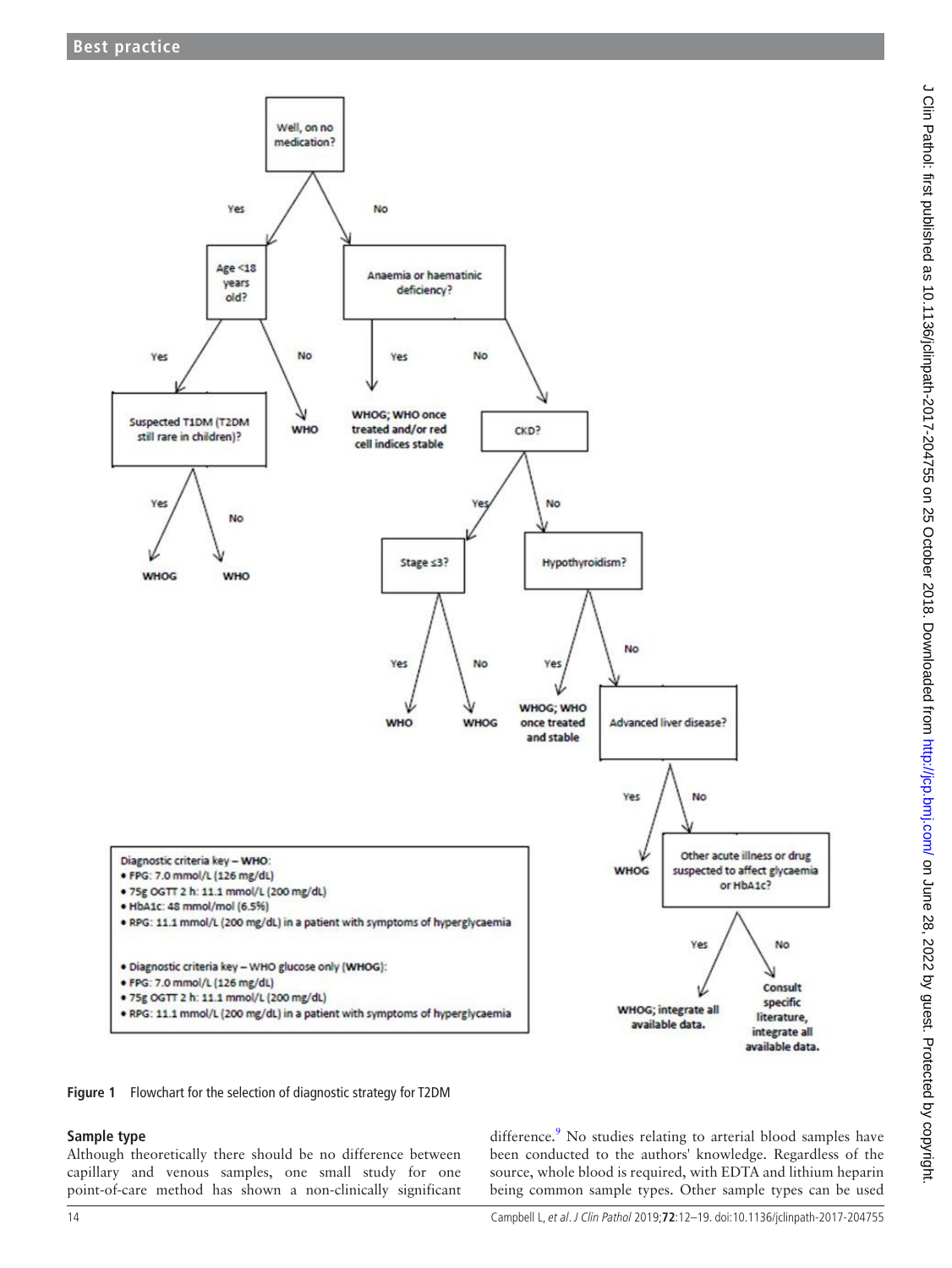with no data to demonstrate sample type affects measurement.<sup>[10](#page-6-7)</sup> Regardless of sample type we suggest that manufacturer instructions are reviewed and sample and tube type are validated locally on assay introduction.

#### **Sample stability and timing**

HbA1c is relatively stable for prolonged periods, with delayed analysis unlikely to be clinically relevant. Storage at 4°C is preferable to  $-20^{\circ}$ C for ion-exchange methods.<sup>11</sup> The optimum storage temperature is assay dependent, therefore manufacturer information should be consulted to determine exact storage conditions. For long-term storage, −70°C or lower is suggested.<sup>[11](#page-6-8)</sup> Long-term storage at  $-80^{\circ}$ C for up to 10 years has been demonstrated to have no effect.<sup>12</sup> HbA1c does not exhibit diurnal variation, $^{13}$  $^{13}$  $^{13}$  but may possibly exhibit seasonal variation (with elevated values in winter). However, this is debated, with any effect small in size, and potentially indicative of population movements, dietary variation, infection rates or other factors, rather than a true temperature or sunlight-related effect.<sup>14 15</sup>

#### **Serum indices and drugs**

Interferences from lipids, urea, glucose (and labile HbA1c), aspirin, vitamin C and bilirubin are often mentioned but are not significant in most systems/assays.[16–20](#page-6-12) Lipids cause a significant negative relative bias in capillary electrophoresis once triglycerides exceed approximately 15 mmol/L and cholesterol 8.5 mmol/L.[18 19](#page-6-13) Vitamin C is a positive interferent in some selected assay systems at levels  $\geq 50$  mg/mL but this is significantly higher than can be achieved by oral megadosage  $(< 0.4$ mg/mL) and the finding has not been consistent[.18 21–24](#page-6-13) Icterus is not a significant interferent in most systems.<sup>18</sup> <sup>19</sup> Aspirin is a significant positive interferent at lower HbA1c values in limited assays. However, these effects are only seen after high-dose therapy (1500 mg) so are unlikely to be clinically significant.<sup>[25](#page-6-14)</sup> Aspirin may however also reduce glycation in vivo but the effect is small and unlikely to be clinically significant.<sup>23 26</sup>

Sample or in vitro haemolysis does not affect measurement as samples are haemolysed as part of analytical procedure.<sup>[12](#page-6-9)</sup> Although the aforementioned interferents are not clinically significant, this list is not intended to be comprehensive. Therefore, we suggest that manufacturer literature should be consulted and method verification performed prior to clinical use to determine any significant interferents.

#### **Erythocyte lifespan**

Though erythrocyte lifespan is approximately 3 months, the most recent month's glucose levels affect 50% of value with an exponential-like decay with time. $27$  Minimum repeat intervals quoted in guidelines reflect this stating that 2 months can indicate the direction of change if not the steady state. $28$  This relationship is perhaps not so simple and gives no indication of variability. $2$ <sup>2</sup>

#### **Point-of-care testing**

Point-of-care testing (POCT), using finger-prick capillary or venous blood samples, is used as both a diagnostic and screening tool. Systematic review of POCT against laboratory methods suggests unacceptable imprecision with an overall negative bias in some POCT devices limiting their use in both diagnosis and management.<sup>[31](#page-6-19)</sup> However, precision varies depending on platform with potentially some analysers performing adequately though the American Diabetes Association still does not recommend POCT for diagnosis of  $DM<sup>3233</sup>$  This is potentially controversial

given laboratory-equivalent performance of some POCT systems and as long as quality assurance testing and clinical accreditation is conducted. $34$  POCT HbA1c is used already for community and clinic monitoring of HbA1c in known diabetes in the UK allowing an immediate discussion with the patient with attendant benefits; also, the use of capillary samples makes this an ideal methodology for paediatric services.[35](#page-6-22) As long as the required standards are met and clinical effectiveness and cost efficiencies are achieved, then we would suggest that POCT HbA1c could also be used for diagnosis[.36](#page-6-23)

## **Diagnostic protocol**

Diagnostic tests for DM include FPG, OGTT, HbA1c or a random glucose level in those exhibiting symptoms. All literature agrees that using either FPG, OGTT or HbA1c detects different individuals, with some overlap, who all have DM. While there is no generally superior test (though OGTT has greatest sensitivity), $37$ some may be better in specific clinical situations.<sup>[38](#page-6-25)</sup> Furthermore, pre-diabetes trials have only examined those with impaired glucose tolerance (IGT), therefore the evidence for primary prevention may not be easily applicable for those with pre-diabetes according to FPG or HbA1c criteria.<sup>38</sup> OGTT is generally considered the gold standard but we would suggest all modalities are available for diagnostic work as each have their strengths based on the pathophysiology of the underlying diabetes type, for example, HbA1c for T2DM, OGTT for GDM and plasma glucose for T1DM with the single most appropriate selected by each service.

## **Non-glycaemic biological variables**

#### **Age**

While HbA1c is a well-established biomarker in adults and, to a lesser extent, children, neonatal research is limited with no agreed reference range. However, given that the change from fetal to adult haemoglobin begins at 24 weeks, it is possible that neonatal HbA1c may have some utility in indicating in utero glucose exposure during the last trimester. While dried blood spot methods are feasible, $39$  further work is required to establish ranges and clinical utility in this cohort, and as such, we do not currently suggest the use of HbA1c for diabetes diagnosis in neonates.

T2DM, once relatively scarce, is becomingly increasingly common in children, therefore HbA1c may be a suitable tool for screening overweight and obese children if the diagnostic threshold is adapted. A value of 42 mmol/mol (6%) has been shown to achieve a diagnostic sensitivity of 94% and specificity of 93% in those aged 7–17 years. $40$ 

Increasing age in adulthood may also affect interpretation. A positive correlation between age and HbA1c in a racially heterogeneous population has been shown  $(p<0.0001)$  and is thought, in part, due to changes in glycation rates with increasing age. $\pm$ A large Chinese study demonstrated the diagnostic efficiency of HbA1c was significantly lower in those aged >75 compared with the 45–54 aged cohort (receiver operating characteristic (ROC) AUC 0.755 vs 0.878, p<0.001). When adjusting for erythrocyte count the negative association disappeared. The authors concluded that the diagnostic efficiency of HbA1c decreased with age secondary to lower erythrocytes count with HbA1c an unsuitable diagnostic tool in this specific patient cohort,  $42$  a recommendation not necessarily supported widely. We would suggest the use of HbA1c for monitoring and diagnosis in older adults. The treatment targets for T2DM are higher than T1DM reflecting the older age and increasing comorbidities in these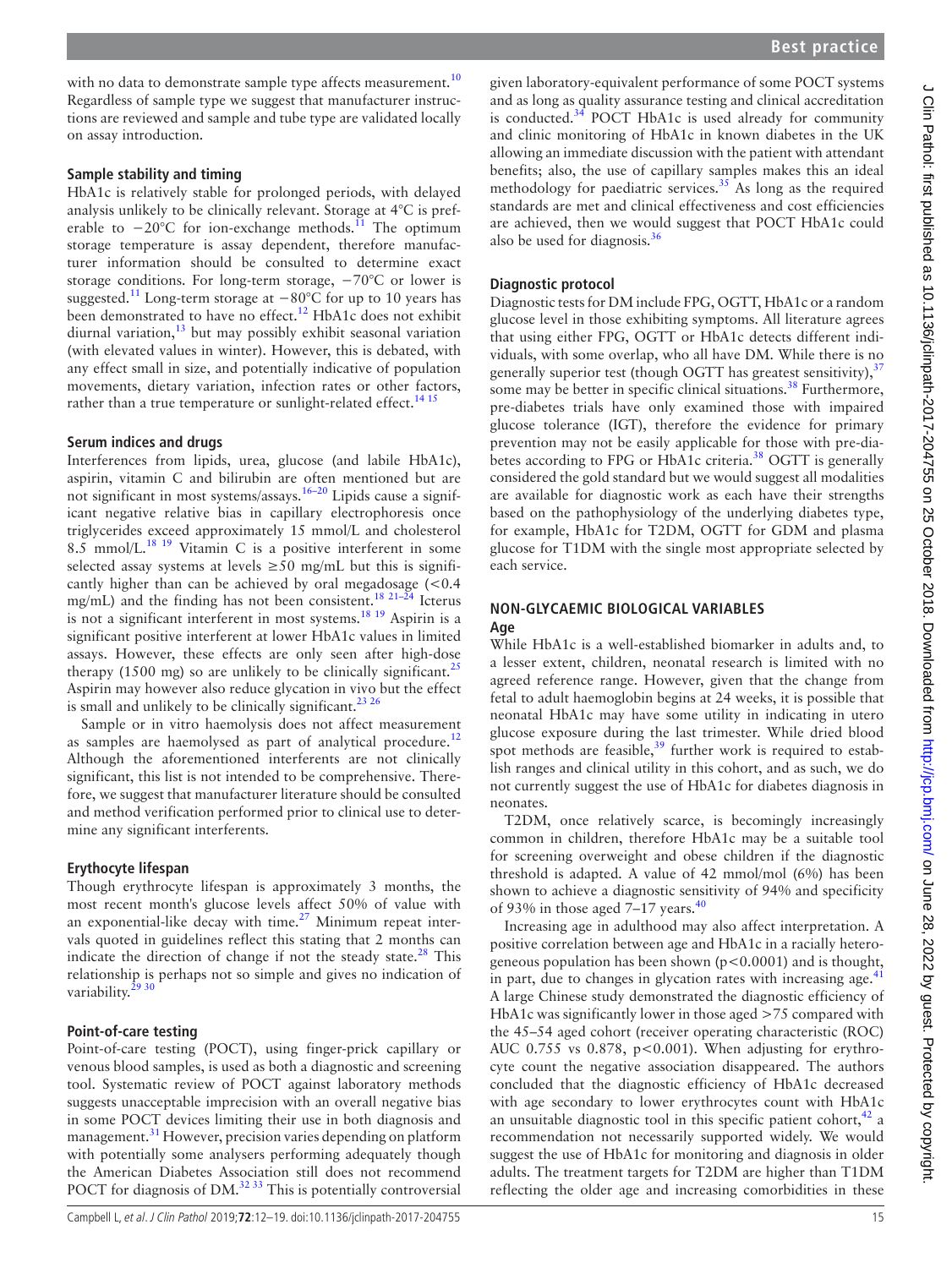patients, therefore any problems occurring due to a possible negative effect of age when using HbA1c to titrate diabetes therapy are hopefully ameliorated.<sup>4</sup>

#### **Ethnicity**

Ethnicity affects absolute levels of HbA1c irrespective of mean blood glucose (MBG) through, as yet, unclear mechanisms. A meta-analysis of non-diabetic participants demonstrated statistically significantly higher levels of HbA1c in black (2.8 mmol/ mol, 95% CI 0.18 to 0.33), Asian (2.6 mmol/mol, 95% CI 0.16 to 0.33) and Latino cohorts (0.9 mmol/mol, 95% CI 0.06 to 0.10) compared with Caucasian. $45$  In a prospective study using continuous glucose monitoring and comparing 104 black and 104 white patients with known T1DM over 12 weeks, black patients had on average an HbA1c higher by 0.4% than whites for comparable average glucose measures.<sup>[46](#page-7-3)</sup> While these differences are not of definitive clinical significance, the results do suggest further work should be undertaken to better understand the impact of ethnicity on HbA1c. Currently, however, we suggest ethnicity does not need to be considered when performing HbA1c for both diagnosis and monitoring but acknowledge that there is a potential small risk of overdiagnosis and overtreatment in non-Caucasian ethnic groups.

#### **Gender**

Gender effects on HbA1c are contradictory. A 2016 study demonstrated a statistically but not clinically significantly higher HbA1c in males compared with females  $(0.165\%, p < 0.0001)$ but only between the ages of 30–59.[47](#page-7-4) In contrast, a study of children with T1DM found that girls had a statistically significant increased HbA1c compared with boys at the time of diagnosis, potentially related to the age of onset of puberty.<sup>[48](#page-7-5)</sup> Therefore, this effect may not be evident in other age groups. Currently, given the limited evidence of any gender-related effect we suggest it does not need to be considered when performing HbA1c for either diagnosis or monitoring.

## **Erythrocyte turnover**

Anything which affects erythrocyte turnover will alter the age distribution of erythrocytes and subsequently affect HbA1c levels. Anecdotally, splenectomy is thought to increase HbA1c.<sup>[49](#page-7-6)</sup> However, it is also potentially associated with an increased rate of diabetes.<sup>[50](#page-7-7)</sup> There is currently insufficient evidence to make any recommendation relating to HbA1c in asplenic patients. Sudden alterations in an individual's erythrocyte turnover may well have significant effects on HbA1c though but will depend very much on the individual case. We would urge caution in those having acute haemolysis and transfusion, for example, with both diagnosis and monitoring of diabetes with HbA1c.

#### **Haematinics and anaemia**

Earlier papers, mostly small studies, produced conflicting reports in regards to iron status, anaemia and HbA1c. However, most showed slightly higher HbA1c in iron-deficiency anaemia and a reduction on treatment with iron which has been widely cited as an interferent.<sup>51 52</sup> More recent large studies using statistical adjustment for variables have provided data to support this. In a multivariable univariate analysis on 948 patient samples, HbA1c was positively associated with reductions in ferritin and mean cell volume (MCV) but an elevation in haemoglobin. $53$ 

Iron supplementation can lead to upregulation of haematopoiesis and therefore reduction in HbA1c levels as the proportion of young erythrocytes increases[.54](#page-7-10) In a paediatric cohort, enteral

iron resulted in a clinically significant reduction in HbA1c (92 mmol/mol (10.6% $\pm$ 2.6%) to 67 mmol/mol (8.3% $\pm$ 2.6%)) with no change in MBG.<sup>55</sup> In adults with T2DM and chronic kidney disease (CKD), intravenous iron therapy results in a statistically but not clinically significant reduction in HbA1c.<sup>56</sup> Rafat et al showed a reduction from 33 mmol/mol (5.2%) to 32 mmol/mol (5.1%) on iron supplementation which correlates well with a large (8296 participants) and adjusted study by Ford *et al* which showed an absolute average difference in HbA1c of 1 mmol/mol  $(0.1\%)$  in iron-replete and iron-deplete populations.<sup>57 58</sup> They do not recommend screening for iron deficiency when using HbA1c in diagnosis but advise caution with individuals with extremes of haemoglobin (<100 or >170 g/L).<sup>[57](#page-7-13)</sup> We would agree with this recommendation that HbA1c can be used for diagnosis and monitoring in iron deficiency as the size of the effect is not clinically significant but would suggest caution using HbA1c, particularly to diagnose diabetes, in those patients receiving iron therapy, at least until red cell indices have stabilised. $59$ 

Vitamin B12 and folate deficiency have been associated with increases in HbA1c secondary to their haematpoietic effects; supplementation studies have demonstrated a statistically significant reduction. $60\frac{61}{61}$  Folate supplementation may lead to a reduction in homocysteine levels, thereby improving insulin resistance, suggesting glycaemic and non-glycaemic effects on HbA1c.<sup>[61](#page-7-16)</sup> Data are however limited, but in cases of B12 and folate supplementation we would urge caution until red cell indices are stabilised, particularly when using HbA1c to diagnose diabetes.

## **Haemoglobin variants**

Normal adult haemoglobin consists of four globin chains, two  $\alpha$ and two β, and fetal haemoglobin (HbF) two  $\alpha$  and two γ. HbF is usually mostly undetectable by 6 months but can persist in those with haemoglobinopathies. The most common haemoglobinopathies are caused by single amino acid substitutions in the β chain and include HbS, HbE, HbC and HbD. Not only can the changes cause alterations in erythrocyte lifespan but affect glycation, the charge of the molecule and interfere with specific assays such as coelute with the HbA1c fraction. (Little) Hb Raleigh is associated with acetylation which can reduce glycation and hence HbA1c in some methods and cause positive interference in others.<sup>7 62</sup> Similar discrepancies occur with Hb Okayama.<sup>[63](#page-7-17)</sup> Hb Görwihl is a good example of an asymptomatic mutation that considerably slows glycation resulting in an HbA1c signifi-cantly lower than would be expected for prevailing glycaemia.<sup>[64](#page-7-18)</sup> It may be that quantification of glycohaemoglobin isoforms, other than HbA1c, may be useful in some of these carriers, such as Hb Rambam.<sup>65</sup> Due to variety of preanalytical and analytical variation and plethora of Hb variants described, each laboratory will need to review their assay for the nature and degree of any interference. Complexities arise particularly when the haemoglobinopathy is asymptomatic and undiagnosed.

## **Pregnancy**

OGTT is the gold standard and recommended screening test for diagnosis of GDM, though there a number of diagnostic strategies recommended throughout the world.<sup>66</sup> A number of studies have demonstrated that pregnancy-specific HbA1c reference ranges could be developed to reduce those patients requiring OGTT.<sup>67</sup> In a 2015 study, a threshold of 5.8% had a sensitivity of 26.4% and specificity of 94.9% with 38% of participants diag-nosable based on HbA1c alone.<sup>[68](#page-7-22)</sup> Furthermore, use of HbA1c in this manner may facilitate screening a wider population, thereby detecting patients with GDM who fail to complete or are not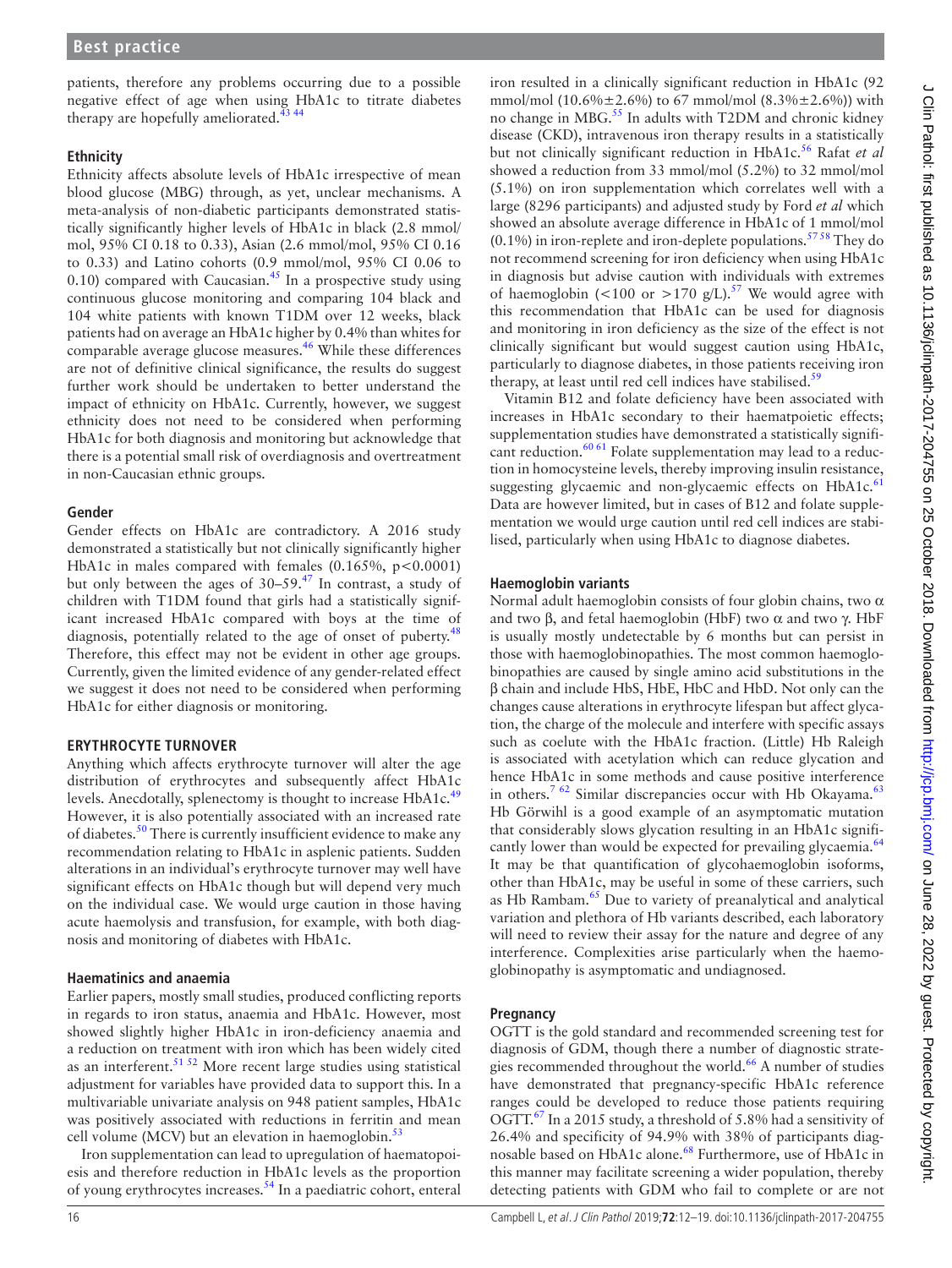detected by an OGTT.<sup>[69](#page-7-23)</sup> A further study has demonstrated the threshold of >41 mmol/mol (>5.9%) identified all women with GDM (and those at increased risk of adverse outcomes).<sup>[70](#page-7-24)</sup> While these studies support the case for developing pregnancy-specific HbA1c diagnostic thresholds, currently we suggest adherence to local guidance, for example, the National Institute for Health and Care Excellence guidelines in the UK.<sup>65</sup> However, HbA1c may provide useful information in addition to the  $OGTT$ .<sup>[71](#page-7-25)</sup> HbA1c may also indicate undiagnosed pre-existing diabetes during pregnancy and is used routinely to monitor those with known diabetes very effectively.

## **Thyroid disease**

Thyroid status affects haematopoiesis and may influence HbA1c levels, independently of MBG.<sup>[72](#page-7-26)</sup> Several studies have demonstrated statistically but not clinically elevated HbA1c levels in subclinical and overt hypothyroidism, which normalise following thyroxine therapy and establishment of euthyroid status[.72–74](#page-7-26) Notably, while the effects were statistically but not clinically significant, there were patients who at baseline had HbA1c values>39 mmol/mol (5.7%), that is, could be classified as 'pre-diabetic',<sup>[33](#page-6-30)</sup> whose HbA1c fell below this level following thyroxine therapy. Although current study sizes are small, given the increasing body of consistent evidence demonstrating this effect, larger-scale studies are indicated. Currently, we suggest using a second biomarker, such as OGTT or glucose, in addition to HbA1c in untreated hypothyroidism for both monitoring and diagnosis until euthyroid status is well established.

A 2017 study with a hyperthyroid arm demonstrated no statistical difference in HbA1c between hyperthyroid and matched euthyroid controls at baseline or following treatment.<sup>75</sup> Based on this small study, we suggest stable hyperthyroidism does not need to be considered when performing HbA1c.

## **Liver disease**

The liver plays a central role in glucose metabolism, with liver cirrhosis promoting glucose intolerance and diabetes. While these glycaemic changes would affect HbA1c, liver disease may also have non-glycaemic effects on HbA1c, for example, through associated anaemia and decreased protein synthesis.<sup>76</sup> HbA1c is therefore recognised as an unreliable marker of MBG in diabetic patients with chronic liver disease.<sup>[77](#page-7-29)</sup> A study of 15 patients with liver cirrhosis demonstrated that 40% of patients had an HbA1c result below the reference range, with fructosamine results within or above the diabetic range.<sup>78</sup> A subsequent study of 82 patients supported the conclusion that HbA1c is not an adequate indicator of MBG in chronic liver disease.<sup>79</sup> While the small sample sizes limit the power of these studies, the discrepancies in glycaemic markers certainly warrant further study. Therefore, we suggest the use of frequent blood glucose monitoring as the most reliable biomarker in this patient cohort.

## **Kidney disease**

CKD is proven to affect HbA1c,  $5680$  in varying degrees.  $81$  HbA1c should therefore not be used to diagnose T2DM in end-stage renal failure (CKD 5). $82$  Data however support its use in milder CKD as, after adjustment for age, ethnicity, gender and haemoglobin, HbA1c is not associated with CKD stage  $3.83$  A study of 15 patients with T2DM and CKD (3B/4) receiving erythropoietin demonstrated a clinically significant reduction in HbA1C values<sup>[56](#page-7-12)</sup>; therefore, we suggest limiting HbA1c for diabetes diagnosis use to those with CKD 1–3 and use of alternative biomarkers in those with CKD 4/5 and/or receiving erythropoietin. HbA1c

can continue to be used for monitoring therapy in stages 1–3 and glucose levels the preferred marker in those with CKD 4/5.

## **Acute inflammatory response**

The rapid changes in blood glucose and albumin during an acute inflammatory response mean aberrant blood glucose and fructosamine values are of no use in diagnosing T2DM. However, a prospective study of 30 patients undergoing elective orthopaedic surgery demonstrated no significant change in HbA1c despite a clear systemic inflammatory response.<sup>[84](#page-7-35)</sup> Therefore, we suggest that patients in whom an elevated HbA1c is found during an acute inflammatory episode undergo further screening for diabetes.

## **Other conditions**

HIV, either the infection or specific treatments, can lead to a low-grade haemolytic state shown by some, but not all, to reduce HbA1c levels.<sup>85 86</sup> The antimetabolite, hydroxyurea, has been shown to lead to clinically significant aberrant HbA1c results.[87](#page-7-37) There is currently not enough data on either to provide recommendations.

Specific conditions, for example, sepsis, and drugs (corticosteroids and antipsychotics) can cause acute, clinically significant changes in blood glucose which will not immediately affect HbA1c levels. Therefore, HbA1c levels should be interpreted with caution in these circumstances. Dapsone is reported to reduce HbA1c in case reports, in some to a large degree, by a variety of non-glycaemic mechanisms.<sup>[76](#page-7-28)</sup> Although the body of evidence is small, the clinical significance of the effect warrants further investigation and currently we suggest considering alternative biomarkers in patients receiving Dapsone.

Despite an early study suggesting vitamin E has a glycation inhibiting effect, $88$  a subsequent meta-analysis failed to demonstrate a significant change. However, interstudy heterogeneity led to further subgroup analysis, which revealed a significant reduction in HbA1c in hypovitaminosis E T2DM patients following supplementation.<sup>89</sup> However, as noted by the authors, the small datasets involved in this subgroup analysis mean further studies are required to corroborate this finding before any recommendations can be made.

## **Glycation gap**

The disparity between predicted and actual HbA1c has been dubbed the 'glycation gap'.<sup>90 91</sup> The basis and significance of the glycation gap is still debated but likely genetic and/or red blood cell life spanvariation result in individuals demonstrating different glycation rates.<sup>92-95</sup> For example, in children and adolescents with T1DM 29% of participants had HbA1c levels statistically different (either lower or higher) than predicted based on the MBG, $90$  a finding corroborated by others.<sup>96</sup> This suggests that MBG and HbA1c are not necessarily interchangeable measures, similar to non-comparability between different diagnostic tests. This effect would suggest that the relationship between HbA1c and MBG is likely to be different for each individual; however, it does not alter our suggestions as in the main initiation and alterations of diabetic therapies are almost never made based on an isolated HbA1c, particularly at levels close to the diagnostic threshold.

## **Conclusions**

HbA1c is a proven test for both the diagnosis of T2DM and monitoring of DM in general. However, there is an increasing body of evidence that HbA1c is affected by a number of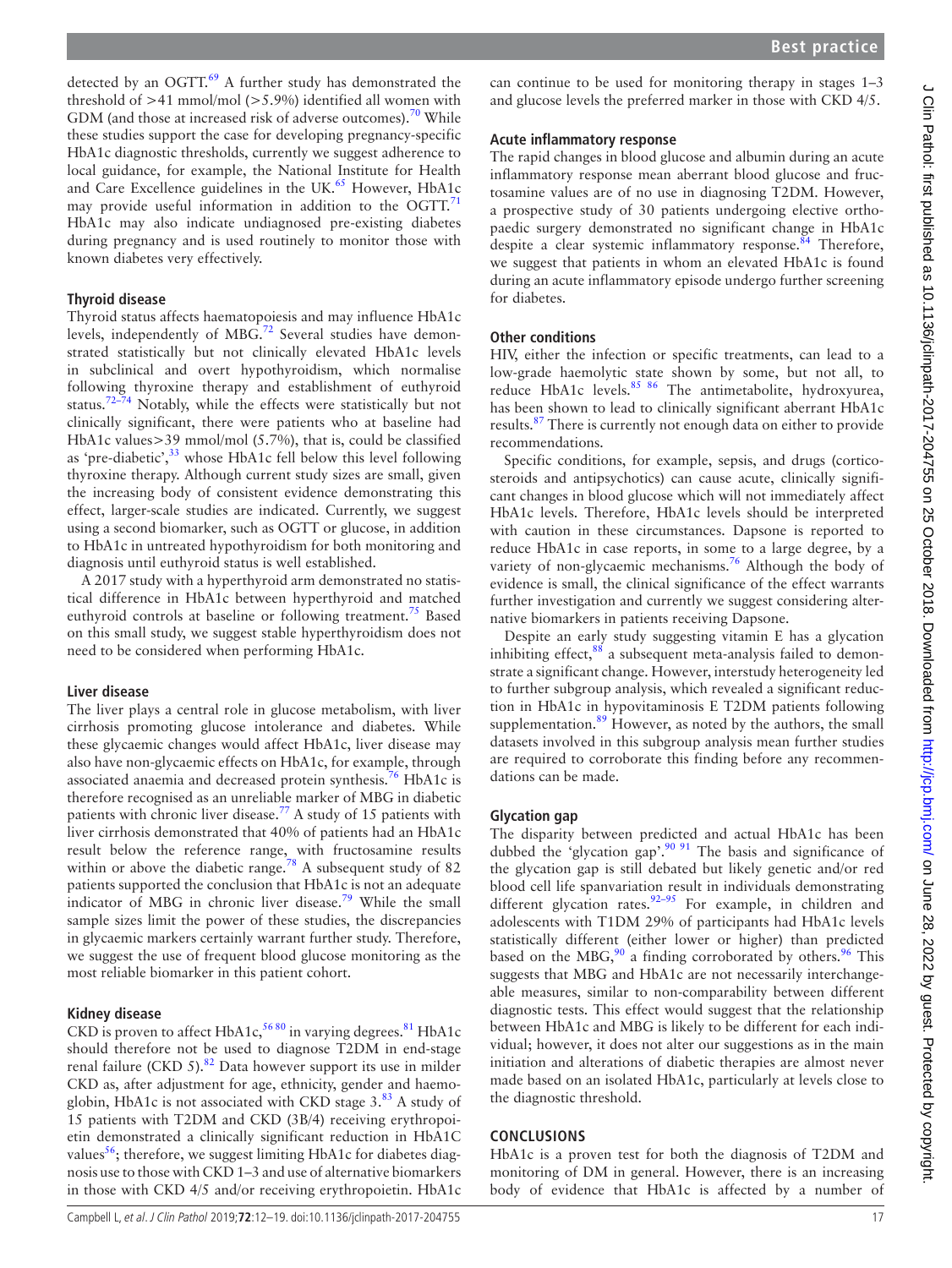## **Best practice**

non-glycaemic variables, including analytical and biological. However, the paucity of research data and the small cohort sizes in those studies available prevent the clinical significance from being definitively determined.

Once identified, analytical influences on HbA1c are predictable and can be detected and compensated for. The non-glycaemic biological variables, in general, assert their effect through influencing haematopoiesis. Therefore, while HbA1c continues to be a useful biomarker of MBG in most stable comorbidities and drug regimens, it should be used with caution in these circumstances. In particular cases, for example, CKD 4/5, hypothyroidism or in those receiving iron, erythropoietin or Dapsone, additional or alternative biomarkers should be considered. The identification of the glycation gap has raised yet another, even more fundamental, factor to consider when interpreting HbA1c and demonstrates that while HbA1c has proven utility, our understanding of it remains far from complete.

Therefore, while the evidence clearly demonstrates HbA1c is a generally robust marker of MBG, our overall suggestion is that in the diagnosis and management of DM clinicians should consider all available data, including those provided by other biomarkers.

#### **Handling editor** Tahir S Pillay.

**Contributors** KS developed the plan for the article with the ACP chemical pathology committee. All authors made substantial contributions to the acquisition, analysis and interpretation of data for the work and both produced drafts and revised the work critically for important intellectual content. All authors provided final approval of the version to be published and agree to be accountable for all aspects of the work in ensuring that questions related to the accuracy or integrity of any part of the work are appropriately investigated and resolved.

**Funding** The authors have not declared a specific grant for this research from any funding agency in the public, commercial or not-for-profit sectors.

**Competing interests** None declared.

**Patient consent** Not required.

Provenance and peer review Commissioned; externally peer reviewed.

#### **References**

- <span id="page-6-0"></span>1. Miedema K. Standardization of HbA1c and optimal range of monitoring. Scand J Clin [Lab Invest Suppl](http://dx.doi.org/10.1080/00365510500236143) 2005;240:61–72.
- <span id="page-6-1"></span>2. Intensive blood-glucose control with sulphonylureas or insulin compared with conventional treatment and risk of complications in patients with type 2 diabetes (UKPDS 33). [The Lancet](http://dx.doi.org/10.1016/S0140-6736(98)07019-6) 1998;352:837–53.
- 3. Diabetes Control and Complications Trial Research Group, Nathan DM, Genuth S, et al. The effect of intensive treatment of diabetes on the development and progression of long-term complications in insulin-dependent diabetes mellitus. N Engl [J Med](http://dx.doi.org/10.1056/NEJM199309303291401) 1993;329:977–86.
- <span id="page-6-2"></span>4. Karnchanasorn R, Huang J, Ou HY, et al. Comparison of the current diagnostic criterion of HbA1c with fasting and 2-hour plasma glucose concentration. J Diabetes [Res](http://dx.doi.org/10.1155/2016/6195494) 2016;2016:1–11.
- <span id="page-6-3"></span>Lenters-Westra E, Schindhelm RK, Bilo HJ, et al. Differences in interpretation of haemoglobin A1c values among diabetes care professionals. [Neth J Med](http://www.ncbi.nlm.nih.gov/pubmed/25431391) 2014;72:462–6.
- <span id="page-6-4"></span>6. National Glycohemoglobin Standardization Program, 2018. HbA1c assay interferences. Available from: <http://www.ngsp.org/interf.asp>[Accessed 21 Oct 2017].
- <span id="page-6-29"></span>7. Little RR, Roberts WL. A review of variant hemoglobins interfering with hemoglobin A1c measurement. [J Diabetes Sci Technol](http://dx.doi.org/10.1177/193229680900300307) 2009;3:446–51.
- <span id="page-6-5"></span>8. Diagnostics R, 2016. Cobas HbA1c Test product information sheet. Available from: [http://www.rochecanada.com/content/dam/roche\\_canada/en\\_CA/documents/](http://www.rochecanada.com/content/dam/roche_canada/en_CA/documents/package_inserts/06378676190CobasHbA1c-CanEnVers3-a.pdf) [package\\_inserts/06378676190CobasHbA1c-CanEnVers3-a.pdf](http://www.rochecanada.com/content/dam/roche_canada/en_CA/documents/package_inserts/06378676190CobasHbA1c-CanEnVers3-a.pdf) [Accessed 21 Oct 2017].
- <span id="page-6-6"></span>9. Keramati T, Razi F, Tootee A, et al. Comparability of hemoglobin A1c level measured in capillary versus venous blood sample applying two point-of-care instruments. J [Diabetes Metab Disord](http://dx.doi.org/10.1186/s40200-014-0094-1) 2014;13:94.
- <span id="page-6-7"></span>10. Mailankot M, Thomas T, Praveena P, et al. Various anticoagulants and fluoride do not affect HbA1C level. *[Indian J Clin Biochem](http://dx.doi.org/10.1007/s12291-012-0198-7)* 2012;27:209.
- <span id="page-6-8"></span>11. Szymezak J, Lavalard E, Leroy N. [Incidence of sample storage temperature on HbA 1c determination by high performance liquid chromatography method]. [Ann Biol Clin](http://dx.doi.org/10.1684/abc.2009.0381) 2009;67:705–10.
- <span id="page-6-9"></span>12. Rolandsson O, Marklund SL, Norberg M, et al. Hemoglobin A1c can be analyzed in blood kept frozen at -80 degrees C and is not commonly affected by hemolysis in the general population. [Metabolism](http://dx.doi.org/10.1016/j.metabol.2004.04.015) 2004;53:1496-9.
- <span id="page-6-10"></span>13. Sennels HP, Jørgensen HL, Fahrenkrug J. Diurnal changes of biochemical metabolic markers in healthy young males - the Bispebjerg study of diurnal variations. Scand J [Clin Lab Invest](http://dx.doi.org/10.3109/00365513.2015.1080385) 2015;75:686–92.
- <span id="page-6-11"></span>14. Higgins T, Saw S, Sikaris K, et al. Seasonal variation in hemoglobin A1c: is it the same in both hemispheres? [J Diabetes Sci Technol](http://dx.doi.org/10.1177/193229680900300408) 2009;3:668–71.
- 15. Tsujimoto T, Yamamoto-Honda R, Kajio H, et al. Seasonal variations of severe hypoglycemia in patients with type 1 diabetes mellitus, type 2 diabetes mellitus, and non-diabetes mellitus: clinical analysis of 578 hypoglycemia cases. [Medicine](http://dx.doi.org/10.1097/MD.0000000000000148) 2014;93:e148.
- <span id="page-6-12"></span>16. Gallagher EJ, Le Roith D, Bloomgarden Z. Review of hemoglobin A(1c) in the management of diabetes. [J Diabetes](http://dx.doi.org/10.1111/j.1753-0407.2009.00009.x) 2009;1:9-17.
- 17. Barbaro M, Ku-Chulim C, Johnston F, et al. Evaluation of the performance of an immunoturbidimetric HbA1c reagent applied to the Siemens ADVIA 2400 automatic analyzer. [Clin Biochem](http://dx.doi.org/10.1016/j.clinbiochem.2014.11.001) 2015;48:177–80.
- <span id="page-6-13"></span>18. Wu X, Chao Y, Wan Z, et al. A comparative evaluation of the analytical performances of capillarys 2 flex piercing, tosoh HLC-723 G8, premier Hb9210, and roche cobas c501 tina-quant gen 2 analyzers for HbA<sub>1c</sub> determination. [Biochem Med](http://dx.doi.org/10.11613/BM.2016.039) 2016;26:353–64.
- 19. Herpol M, Lanckmans K, Van Neyghem S, et al. Evaluation of the sebia capillarys 3 tera and the bio-rad D-100 systems for the measurement of hemoglobin  $\overline{A1c}$ . Am J [Clin Pathol](http://dx.doi.org/10.1093/ajcp/aqw081) 2016;146:67–77.
- 20. Jaisson S, Guillard E, Leroy N, et al. [Comparison of analytical interferences on HbA1c measurement by two high pressure liquid chromatography analyzers]. [Ann Biol Clin](http://dx.doi.org/10.1684/abc.2010.0511) 2011;69:63–9.
- 21. Padayatty SJ, Sun H, Wang Y, et al. Vitamin C pharmacokinetics: implications for oral and intravenous use. [Ann Intern Med](http://dx.doi.org/10.7326/0003-4819-140-7-200404060-00010) 2004;140:533-7.
- 22. Davie SJ, Gould BJ, Yudkin JS. Effect of vitamin C on glycosylation of proteins. [Diabetes](http://dx.doi.org/10.2337/diab.41.2.167) 1992;41:167–73.
- <span id="page-6-15"></span>23. Camargo JL, Stifft J, Gross JL. The effect of aspirin and vitamins C and E on HbA1c assays. [Clinica Chimica Acta](http://dx.doi.org/10.1016/j.cca.2006.03.031) 2006;372:206–9.
- 24. Weykamp CW, Penders TJ, Baadenhuijsen H, et al. Vitamin C and glycohemoglobin. [Clin Chem](http://www.ncbi.nlm.nih.gov/pubmed/7729050) 1995;41:713–6.
- <span id="page-6-14"></span>25. Rosenkranz B, Frölich JC. Plasma concentrations and anti-platelet effects after low dose acetylsalicylic acid. [Prostaglandins Leukot Med](http://dx.doi.org/10.1016/0262-1746(85)90142-8) 1985;19:289-300.
- 26. Finamore F, Priego-Capote F, Nolli S, et al. Characterisation of the influences of aspirin-acetylation and glycation on human plasma proteins. [J Proteomics](http://dx.doi.org/10.1016/j.jprot.2014.11.005) 2015;114:125–35.
- <span id="page-6-16"></span>27. Tahara Y, Shima K. The response of GHb to stepwise plasma glucose change over time in diabetic patients. [Diabetes Care](http://dx.doi.org/10.2337/diacare.16.9.1313) 1993;16:1313–4.
- <span id="page-6-17"></span>28. Lang T. National Minimum Re-Testing Interval Project: A final report detailing consensus recommendations for minimum re-testing intervals for use in Clinical Biochemistry. London: The Association for Clinical Biochemistry and Laboratory Medicine, 2013.
- <span id="page-6-18"></span>29. Boutayeb W, Boutayeb A, Lamlili M, et al. Simulation of a computed HbA1c using a weighted average glucose. [Springerplus](http://dx.doi.org/10.1186/s40064-016-1877-2) 2016;5:226.
- 30. Okada K, Hibi K, Gohbara M, et al. Association between blood glucose variability and coronary plaque instability in patients with acute coronary syndromes. Cardiovasc [Diabetol](http://dx.doi.org/10.1186/s12933-015-0275-3) 2015;14:111.
- <span id="page-6-19"></span>31. Hirst JA, McLellan JH, Price CP, et al. Performance of point-of-care HbA1c test devices: implications for use in clinical practice - a systematic review and meta-analysis. *Clin* [Chem Lab Med](http://dx.doi.org/10.1515/cclm-2016-0303) 2017;55:167–80.
- <span id="page-6-20"></span>32. Jain A, Rao N, Sharifi M, et al. Evaluation of the point of care Afinion AS100 analyser in a community setting. [Ann Clin Biochem](http://dx.doi.org/10.1177/0004563216661737) 2017;54:331-41.
- <span id="page-6-30"></span>33. American Diabetes Association. Introduction: Standards of Medical Care in Diabetes-2018;41:S1–S2.
- <span id="page-6-21"></span>34. Sreenan S, Tormey W. American diabetes association recommendations on haemoglobin A1c use in diabetes diagnosis: time to include point-of-care devices? [Ann Clin Biochem](http://dx.doi.org/10.1177/0004563215619440) 2016;53(Pt 5):620.
- <span id="page-6-22"></span>35. BIVDA, 2015. The British in vitro diagnostics association. Technology brief: DCA vantage™ HbA1c and albumin:creatinine testing. Available from: [https://www.bivda.](https://www.bivda.co.uk/About-IVDs/Examples_of_IVDs) [co.uk/About-IVDs/Examples\\_of\\_IVDs](https://www.bivda.co.uk/About-IVDs/Examples_of_IVDs) [Accessed May 2018].
- <span id="page-6-23"></span>36. ISO, 2016. Point-of-care testing (POCT) - Requirements for quality and competence. Available from: <https://www.iso.org/standard/71119.html>[Accessed May 2018].
- <span id="page-6-24"></span>37. Bartoli E, Fra GP, Carnevale Schianca GP. The oral glucose tolerance test (OGTT) revisited. [Eur J Intern Med](http://dx.doi.org/10.1016/j.ejim.2010.07.008) 2011;22:8–12.
- <span id="page-6-25"></span>38. Cowie CC, Rust KF, Byrd-Holt DD, et al. Prevalence of diabetes and high risk for diabetes using A1C criteria in the U.S. population in 1988-2006. [Diabetes Care](http://dx.doi.org/10.2337/dc09-1524) 2010;33:562–8.
- <span id="page-6-26"></span>39. Pollock AJ, Allen DB, Wiebe D, et al. Development of filter paper hemoglobin A1c assay applicable to newborn screening. [Clin Chim Acta](http://dx.doi.org/10.1016/j.cca.2016.03.014) 2016;457:457-24-6.
- <span id="page-6-27"></span>40. Ehehalt S, Wiegand S, Körner A, et al. Diabetes screening in overweight and obese children and adolescents: choosing the right test. [Eur J Pediatr](http://dx.doi.org/10.1007/s00431-016-2807-6) 2017;176:89-97.
- <span id="page-6-28"></span>41. Pani LN, Korenda L, Meigs JB, et al. Effect of aging on A1C levels in individuals without diabetes: evidence from the Framingham Offspring Study and the